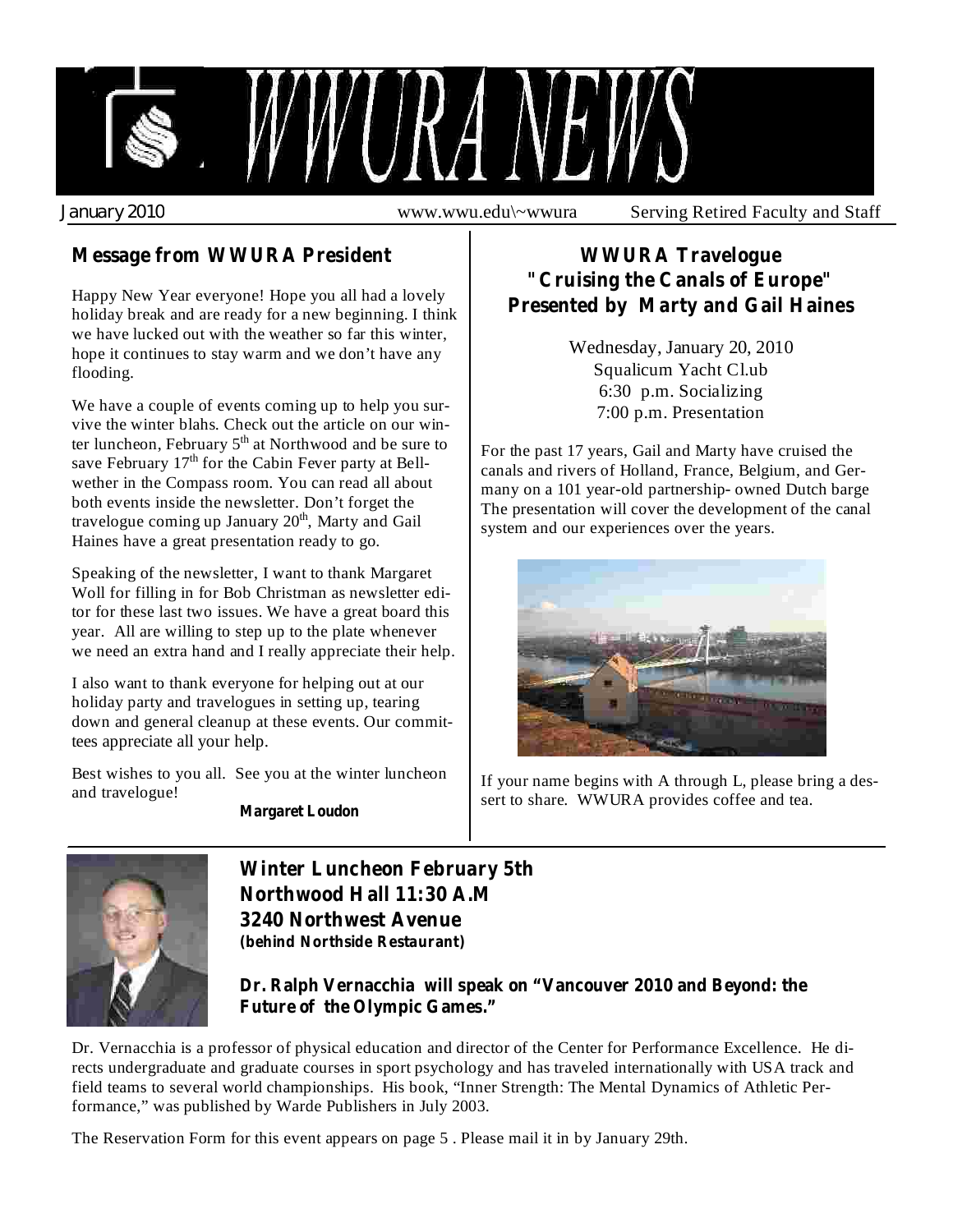#### **HEALTH NOTES by Evelyn Ames**

#### **"Flu Fighters" Which nutrients help boost immunity?**

It's a new year and a new decade! Are you off to a running start eating delicious foods that encompass colors of the rainbow? A recent article (November 25, 2009) in the health section of the Wall Street Journal highlighted vitamins and minerals that promote the body's immunity system. Vitamins and minerals highlighted were:

- § Vitamin D (found in fortified milk and orange juice, salmon, and tuna).
- § Vitamin A (found in liver, pumpkin, spinach, carrots and other yellow fruits and veggies).
- § Vitamin C (found in red peppers, broccoli, oranges and other citrus foods).
- § Vitamin B-6 (found in potatoes, bananas, and garbanzo beans).
- § Selenium (found in brazil nuts, canned tuna in oil, and turkey).
- § Zinc (found in oysters, Alaska king crab, and pork shoulder).

Scientists in the field of nutritional immunology "are unveiling new evidence of the complex role that nutrition plays in fighting off infectious diseases like influenza. A diet rich in nutrients such as vitamin A, found in colorful fruits and vegetables, and zinc, found in seafood, nuts and whole grains, can provide the critical fuel the body needs to fight off disease, heal injuries, and survive illness when it does strike" (WSJ). Oregon State University researcher, Gombart, says that "Vitamin D won't prevent you from getting the flu, but it might allow you to mount an optimal immune response, suffer less of the effects, and resolve the infection more quickly" (WSJ).



Source: Annual Shankar, Harvard School of Public Health

Scientists still do not know the complex ways nutrients interact with the immune system but research studies do show that certain vitamins and minerals improve a person's ability to fight off infections such as influenza. "To create immune cells to fight off a specific infection, the body has to rapidly draw nutrients from the bloodstream, says Anuraj Shankar, a researcher at the Harvard School of Public Health." Shanker states that "If you don't have an adequate intake of vitamins and minerals, you won't be able to produce the number of immune cells you need, and the immune cells you do produce may be compromised" (WSJ).

"Aside from not smoking, the most important determinants of good health are what we eat and how active we are" (Harvard School of Public Health). Its Nutrition Source at

www.hsph.harvard.edu/nutritionsource/<http://www.hsph.harvard.edu/nutritionsource/> is designed to help people choose healthy diets. A web site at the Centers for Disease Control and Prevention

(http://www.fruitsandveggiesmatter.gov/) is designed to help people calculate how many servings of fruits and vegetables are ideal based on calorie needs for age, gender, and activity level.

An interesting point in the WSJ was a comment about emerging and re-emerging infectious diseases worldwide. There is international concern about the vast numbers of malnourished people throughout the world. People who are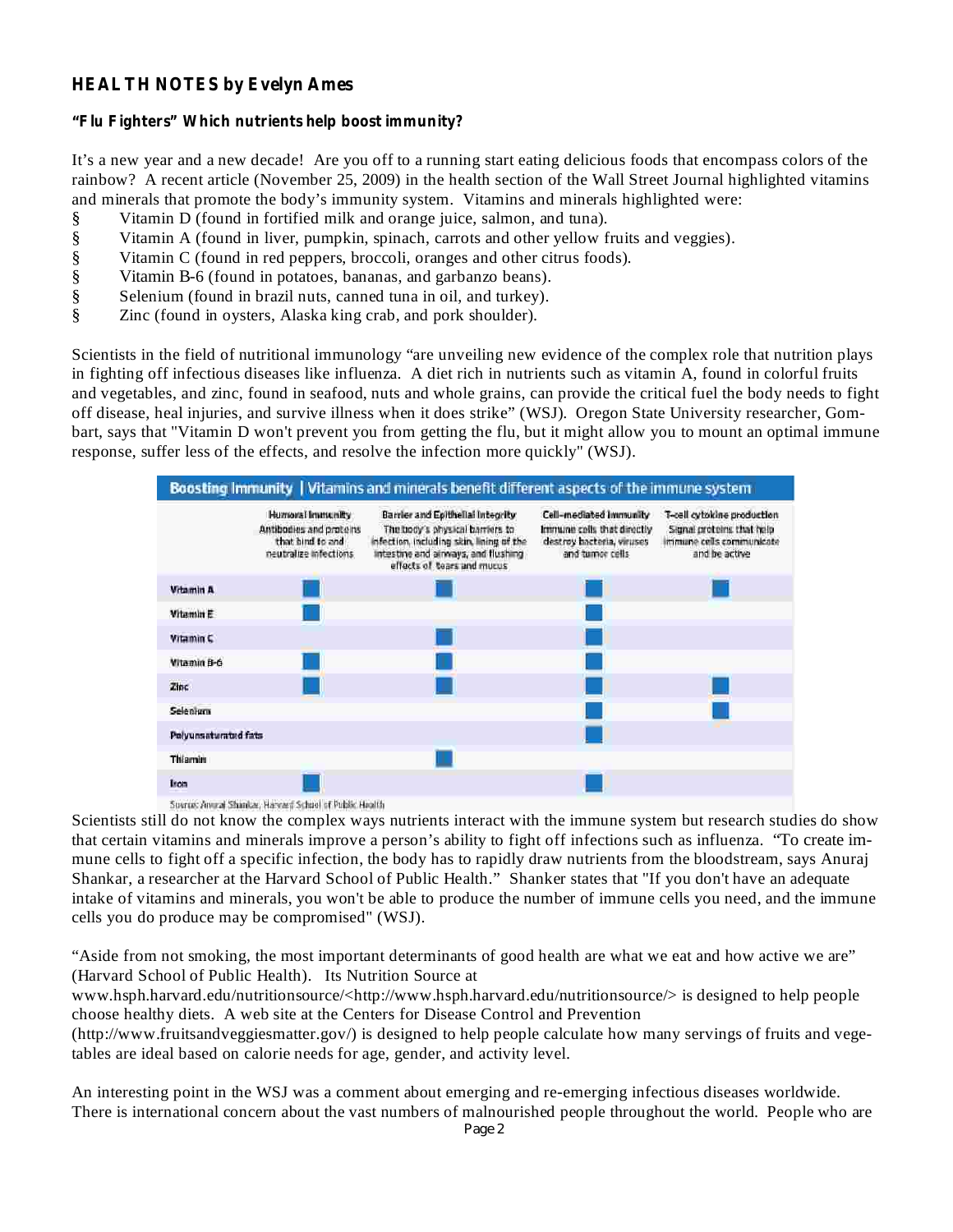malnourished are less able to fight infections, and this enables pathogens, particularly viruses, to become more virulent. Such diseases know no borders! Also, obesity, which is becoming worldwide, "may make people more susceptible to infections like the flu. A diet heavy on processed and fast foods may be low in the vitamins and minerals important for health" (WSJ).

An interesting point in the WSJ article related to fish oil supplements and contradictory advice. On one hand, fish oil supplements (or diets of omega-3 fatty acids such as salmon, flaxseed, and walnuts) are recommended as heart healthy and as being beneficial in suppressing chronic inflammation. "But those same anti-inflammatory properties of fish oil can also suppress the immune responses necessary to combat an acute viral infection. Studies at the University of North Carolina have shown that mice fed with fish oil have an impaired resistance to infections, including the flu" (WSJ). It's a conundrum!

Question? Currently, which federal agency regulates the advertising of prescription drugs on television? Currently, which federal agency regulates the advertising of over-the-counter drugs on television? Check this page 7 for the answers.



**2009 WWURA Jingle Bell Run/Walk Team!** A great turn out for our team and for Bellingham's event! The weather was good and everyone enjoyed the goodies at the end of the event. We had 28 participants and raised \$1,025 for research and education for the Arthritis Foundation. A big thank you to the following: Sandy Point group with Chappelle Arnett, Millie Bonsen, Tina McCammack, Taryn Newell, Pat Foley, Kristi and Larry Blanchard, and Roy Clumpner; Ingeborg Paulus and Roy Potter; Margaret Loudon; Anne Brown; Barbara and Mel Davidson; Rosemary Flora; Don King; Lynne Masland; Julie Fleetwood; Chris Suzcek; Lina Zeine; Mary Jo Lewis; Anara Thomas; Regina Priebe; John Whitmer; Joan and John Arnold; and Gail and Marty Haines. Also, donations were made by Mary Robinson, Fred Grote, and Wendell Poole. Many thanks to Barb Davidson for preparing our banner and bringing wind flags to let participants know who we are.

**- Evelyn Ames**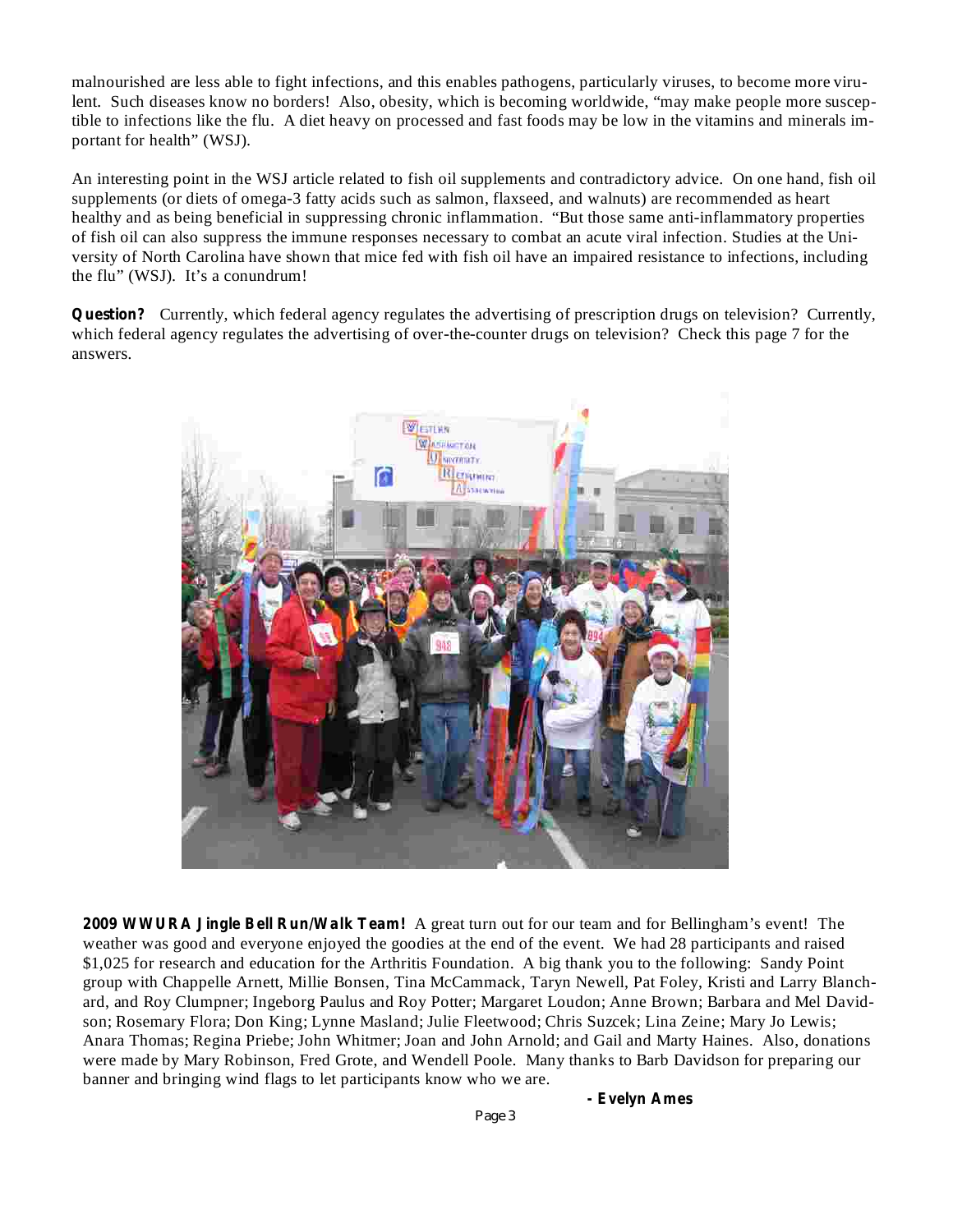## **Danube River Holiday Markets Trip Highlights**

Favorite memories and highlights from the December 2009 Danube River trip are numerous. Budapest's beautifullylit bridges and monuments were impressive in the evening as our River Beatrice began its journey. In Bratislava the view of the Danube from the castle was memorable as were the musicians who came aboard to present a concert of Slovak and classical music.

Vienna was decked out in all its holiday glory from St. Stephan's Cathedral to the Rathaus. Our concert of Strauss and Mozart favorites, ballet and opera excerpts at the famed Kursalon was thoroughly enjoyed. Near Krems we visited the Gottweig Benedictine Abbey and heard an organ recital in its stunning Baroque church. After exploring Krems, we cruised through the scenic Wachau Valley looking at quaint villages, castle ruins and vineyards.

We docked at Linz on St. Nicholas Day and traveled to Salzburg. Highlights in this town of Mozart included lunch and a children's choir concert at the Hohensalzburg Fortress. We encountered St. Nicholas and Krumpas at the outdoor holiday market in Linz. Shoes were left in the hallway of the ship that evening for St. Nick's visit. He left chocolates and fruit in our shoes; no chunks of coal this year!

In Passau we watched a lebkuchen-baking demonstration, strolled the streets of this lovely town where three rivers meet, and heard Europe's largest pipe organ played at the cathedral. Upon disembarkation in Passau, some of our group flew directly back to Seattle while others extended in Prague or Munich to enjoy more sights and Christmas markets.

Each of the places visited had excellent local guides for the included sightseeing tours. In free time we enjoyed the atmosphere of the local outdoor holiday markets, sampling local delicacies and some mulled wine. Our group of nineteen accumulated 66 gluhwein mugs from the various places. "Research" on the best-tasting Mozartkugel, originally begun on the 2004 WWURA Danube holiday markets cruise, was continued on this 2009 cruise. Furst brand, the original Mozartkugel from Salzburg, was declared the most delicious of the five varities sampled.

This holiday markets cruise aboard Uniworld's River Beatrice was excellent in every way. We look forward to a post-trip reunion on Friday, February 19 to share pictures and memories.



Reported by Kathy Whitmer

Our Group with the Captain of the River Beatrice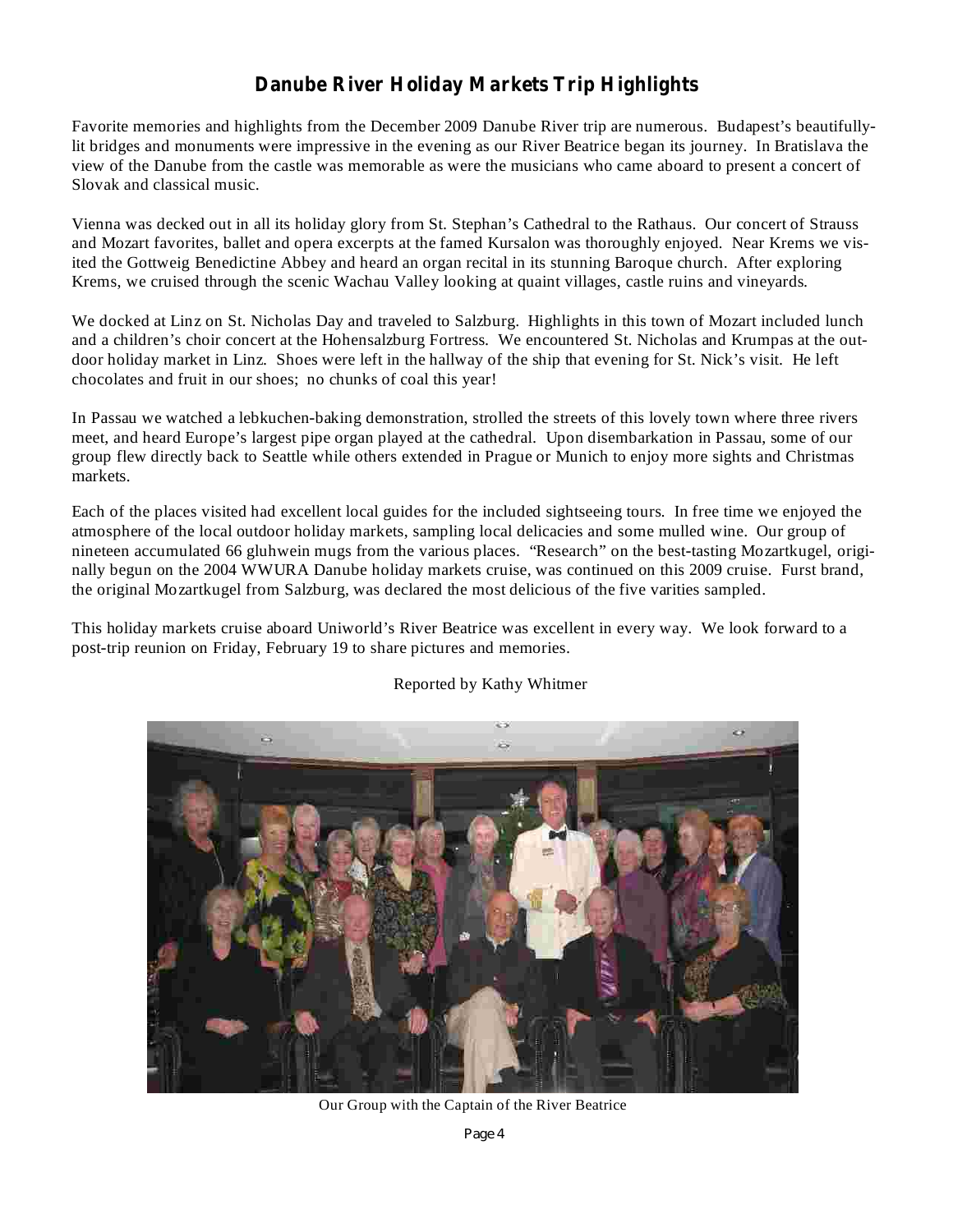#### **Soloists Announced for 2010 Music Gala at Sea**

Musician soloists who will be aboard the *MS Deutschland* to perform with the Schleswig-Holstein Music Festival Orchestra have recently been announced by the Peter Deilmann Cruise Com

Einar Steen-Nockleberg, Norwegian pianist and connoisseur of Grieg's music; Olli Mustonen, Finnish pianist, composer and winner of international awards; Michala Petri, Danish recorder soloist; Lars Hannibal, lute and guitar player; Corinna Harfouch, German actress; Hideyo Harada, Japanese pianist. Harfouch and Harada will organize readings of H.C. Andersen's well-known tales. In addition to the chamber orchestra, the festival choir and esteemed director, Prof. Rolf Beck will be aboard.

"Norwegian Fjords: Edvard Grieg and his Great Predecessors" has a special subtitle, "Solveig's Song," which is the title of part of Grieg's Peer Gynt Suite No. 2. Grieg's works are the main theme for the cruise along the Norwegian coast. A second musical accent has been added – Poland and its famous composer Frederic Chopin. Poland is the focal point for the 2010 S-H music festival.

WWURA is partnering with ALL (Academy for Lifelong Learning) and offering the music gala to its members in ALL's Spring 2010 Program Catalog. We have some cabins reserved for our group at very favorable prices. Cabin rates are from \$4909 per person which includes international air fare from the East Coast (only \$99 add-on from Seattle), shore excursions, European airport transfers and musical performances aboard the ship. Additional per person costs are air taxes \$435; port charges \$125. Optional and extra are transfers to/from Bellingham, gratuities, travel insurance. A deposit of \$750 is required for reservation. Some have already reserved for best cabin choice as on past cruises two-thirds of the passengers have been repeat cruisers.

Contact Kathy Whitmer (734-7211) or Joyce D. Wilson (733-4703) for more details or look on the WWURA website. Kathy will depart from Bellingham/Seattle with our group on July 18, board the ship on July 19, then enjoy the 12 night cruise visiting Norwegian ports. We will disembark in Hamburg, Germany on July 31, 2010. It will be another wonderful musical cruise!





Children watching puppet show in Vienna Christmas Market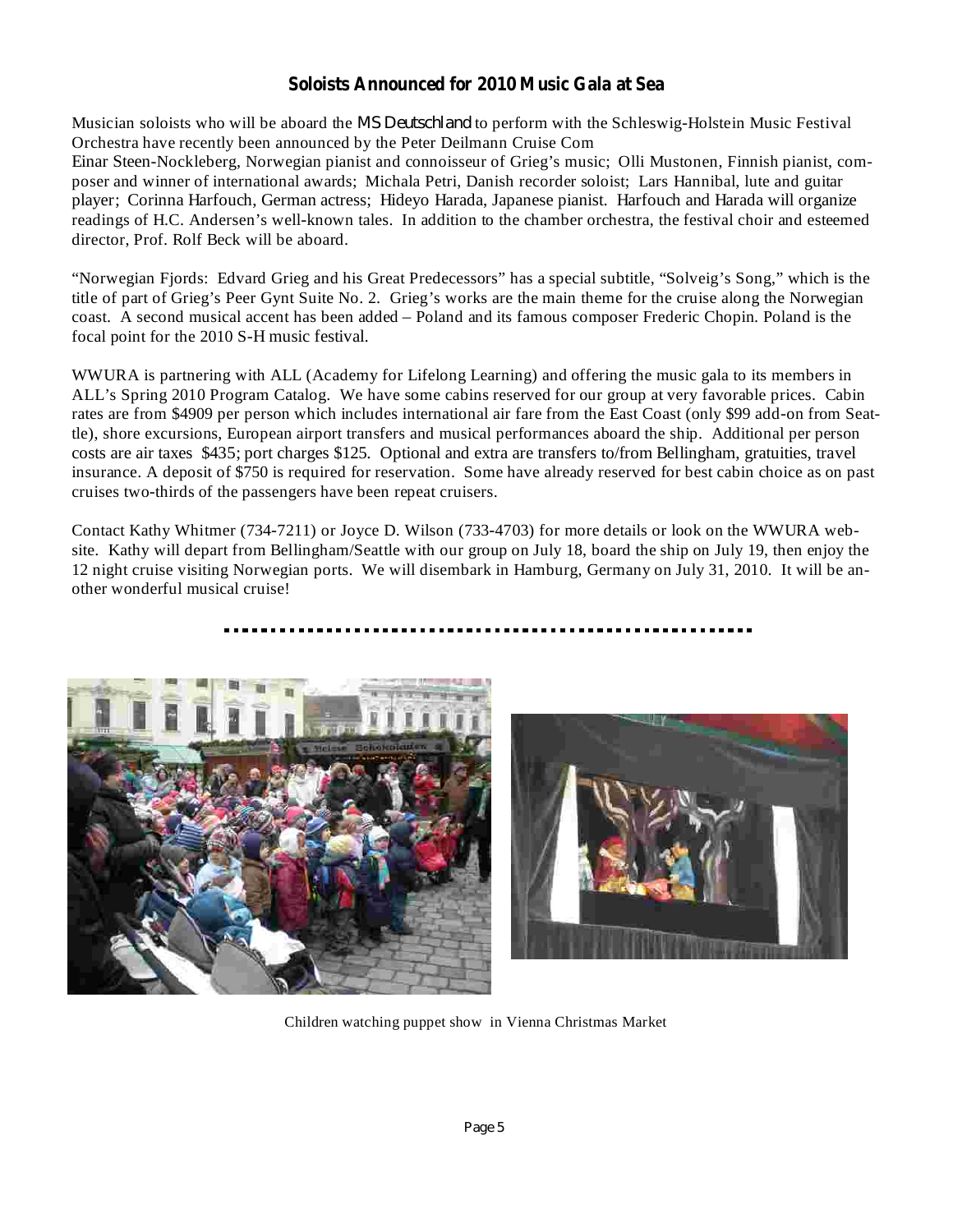#### **WWURA INTEREST GROUPS**

WWURA'S interest groups are open to anyone who is interested. If there is a group you would like to become a part of call the contact person. If you have an idea for another interest group, call Barb Evans, 650-9724. January's interest group meetings are listed below.

BOOK GROUP - Donna Rochon, 647-2301

The Book Club meets every **third** Tuesday at 2:30 p.m. at the home of Evelyn Mason, 914 17th St. January 19th: The Shadow of the Wind by Carlos Ruiz Zafon February 16th: The Space Between Us by Thrity Umrigar March 16th: The Book Thief by Markus Zusak April 20th: Burr: A Novel by Gore Vidal

OPERA GROUP - Evelyn Ames, 734-318 The Metropolitan Opera's Live in HD broadcast is shown at the Lincoln Theatre in Mount Vernon at 10:00 a.m. Call Evelyn if you need a ride or can drive. Sat. Jan. 16, Carmen by Bizet Feb. 6, Simon Boccanegra by Verdi

BRIDGE GROUP - Barb Evans, 650-9724 The bridge group meeting is Jan. 26 at 1:30. The place to be announced.

BIKING - will resume in the spring.

DOWNHILL SKIING - Charlie Way, 734-0649 Call Charlie if you are interested.

INFORMAL DINING - We will be contacting people who have signed up with more details later in January. Call Barb Evans, 650-9724 if you would like to be added to the list.

#### **Happy Book and Film Corner – January 2010 Lynne Masland**

Two first novels make rich reading as they recall times of trouble and discrimination, love and family for two of America's minority groups: Asians in Seattle and black workers in Mississippi.

Hotel on the Corner of Bitter and Sweet, a first novel by Jamie Ford, is set in Seattle's International District in the early 1940s and 1986. Henry Lee is a 12-year-old Chinese boy who falls in love with Keiko Okabe, a 12-year-old Japanese girl, while they are scholarship students at a prestigious private school in World War II Seattle. The discovery of trunks in the basement of the Panama Hotel in 1986 re-kindles poignant memories of his first love in the middle-aged, widowed Henry.

by Kathryn Stockett , is, in the words of NY Times reviewer Janet Maslin, a "button-pushing, soon to be *The Help,* wildly popular novel" about black domestic workers in white Southern households in the early 1960s as the civil rights movement gathers steam. Twenty-two-year-old Eugenia "Skeeter" Phelan, a white daughter of Jackson, Mississippi leading citizens, interviews several of the town's domestics, starting with Aibileen and Minny, about their experiences, good and bad, for a book which they all hope will expose this side of Southern life to New York book audiences.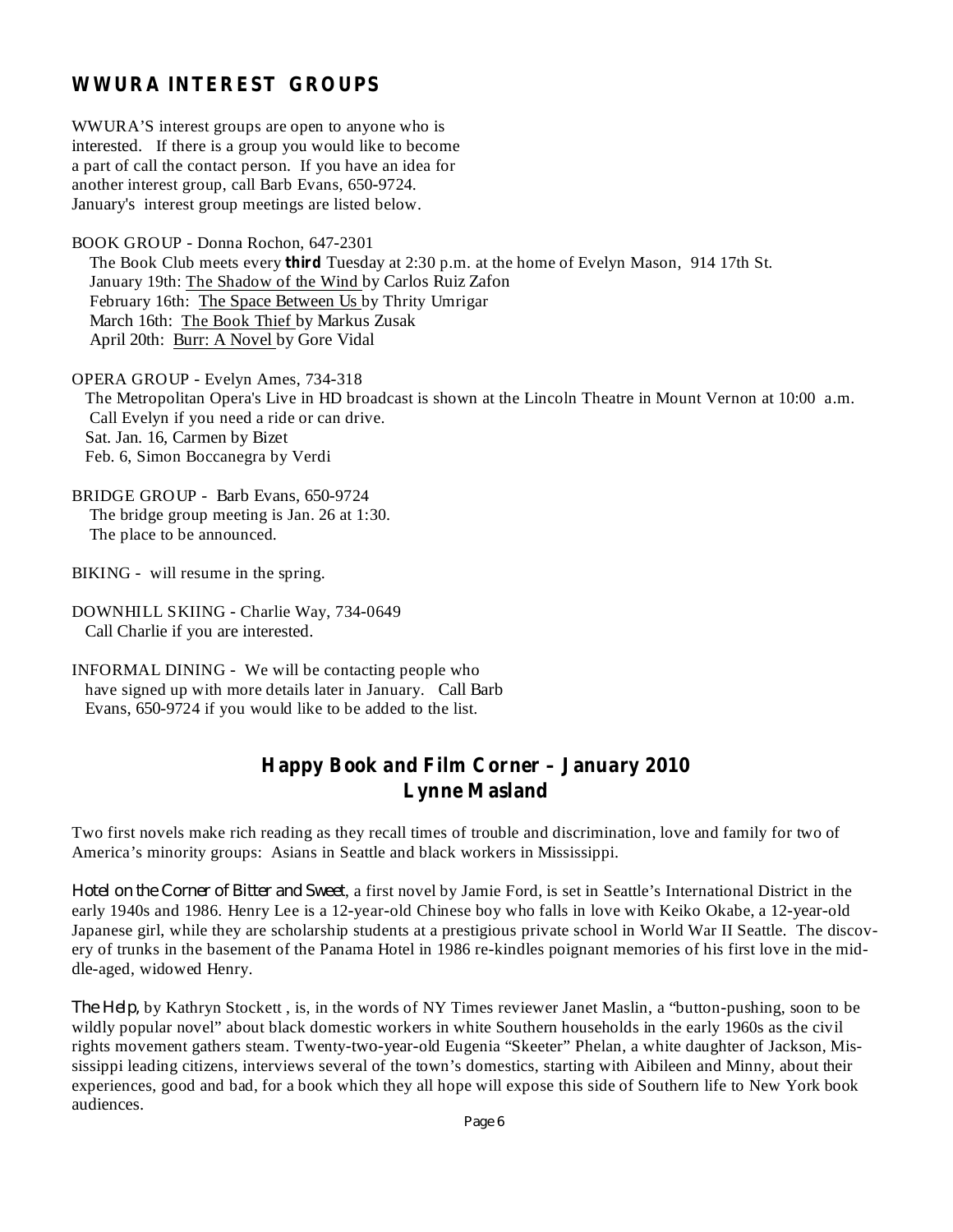## **Items of Interest**

## **Scholarship Winner**

Katherine Moore has been chosen as our scholarship winner for Winter and Spring Quarters. She is working toward a Bachelor of Arts, Human Rights: Theory and Function and expects to graduate in August of 2010. In addition to working toward her degree, she is a Research Assistant for Professor Babafemi Akinrinade, Assistant Professor Faiarhaven College.

Katherine has been invited to attend our February luncheon, so you will have an opportunity to meet her then.

## **Cabin Fever Party**

Brighten up these bleak winter days by joining us for dinner on Wednesday, February 17th in the Compass Room at Hotel Bellwether. We'll meet at 5:30 p.m. for cocktails (no host). Dinner will be served at 6:30 p.m. Cost of the dinner will be \$35 per person (includes tax and tip). The February newsletter will detail a limited menu and a reservation form.

Plan to join us—it will be fun!

**Answer to question at end of "Health Notes":** The Food and Drug Administration regulates prescription drug advertising and the Federal Trade Commission regulates over-the-counter drug advertising. Congressman Waxman has been hoping to pass legislation that would have the FDA regulate both. FDA regulates the labeling of OTC's.

#### **WWU Campus Connections to the Vancouver 2010 Winter Olympic Games**

January 26, 2010 - "Go for the Gold": Performance Perspectives of Olympic and Paralympic Athletes 7 p.m. Featured Speakers: Erin Porter Bembry, US short tract skater who competed in the Arntzen Hall 100 1998 and 2002 Winter Olympics and Donovan Tildesley, Canadian swimmer and multiple medalist who, blind since birth, competed in the past three Summer Para lympics.

#### **Reservation Form - WWURA February 5, 2010 Winter Luncheon Northwood Hall (behind Northside Restaurant) 3240 Northwest Avenue, Bellingham**

Please return form by January 30th to Barbara Evans (360-650-9724), 622 Everglade Road, Bellingham, WA 98225.

Name(s): \_\_\_\_\_\_\_\_\_\_\_\_\_\_\_\_\_\_\_\_\_\_\_\_\_\_\_\_\_\_\_\_\_\_\_\_\_\_\_\_\_\_\_\_\_\_\_\_\_\_\_\_\_\_\_\_\_\_\_\_\_\_\_\_\_\_\_\_\_\_\_\_\_\_\_\_\_

Enclosed is my check for \$13.00 per person for members  $\frac{1}{2}$ Price for non-members is \$16.00. Please make check payable to WWURA